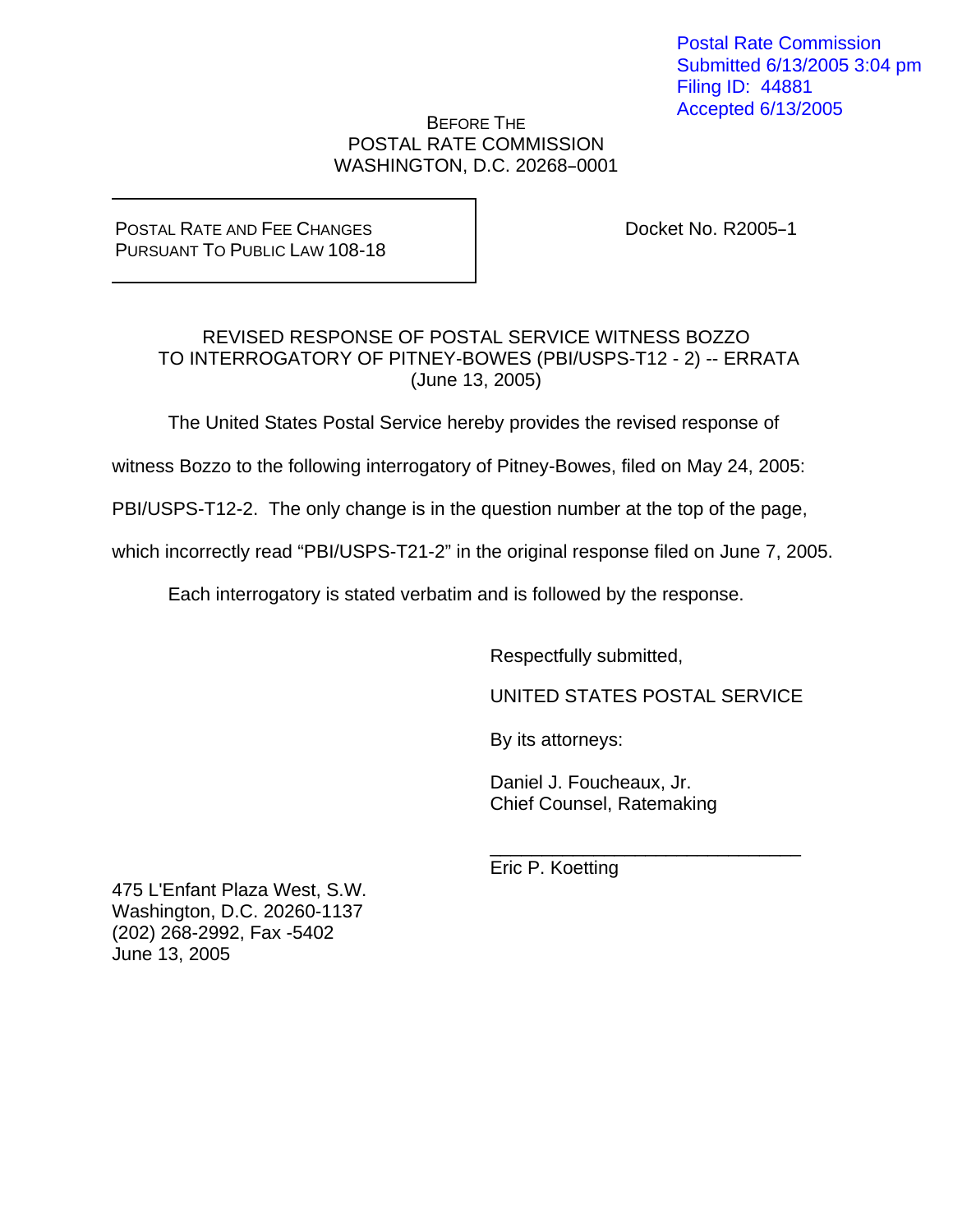## Response of United States Postal Service Witness Bozzo To Interrogatories of Pitney Bowes Inc.

PBI/USPS-T12-2. Please confirm that the productivities in USPS-LR-K-48 and USPS-LR-K-110 do not include any hours in platform and dispatch activities. If you do not confirm, please explain.

Response.

Confirmed that the productivities do not include any hours from MODS platform

and dispatching operations. For a list of the specific MODS operations

underlying the productivities, please see the response to ABA&NAPM/USPS-

T21-1.